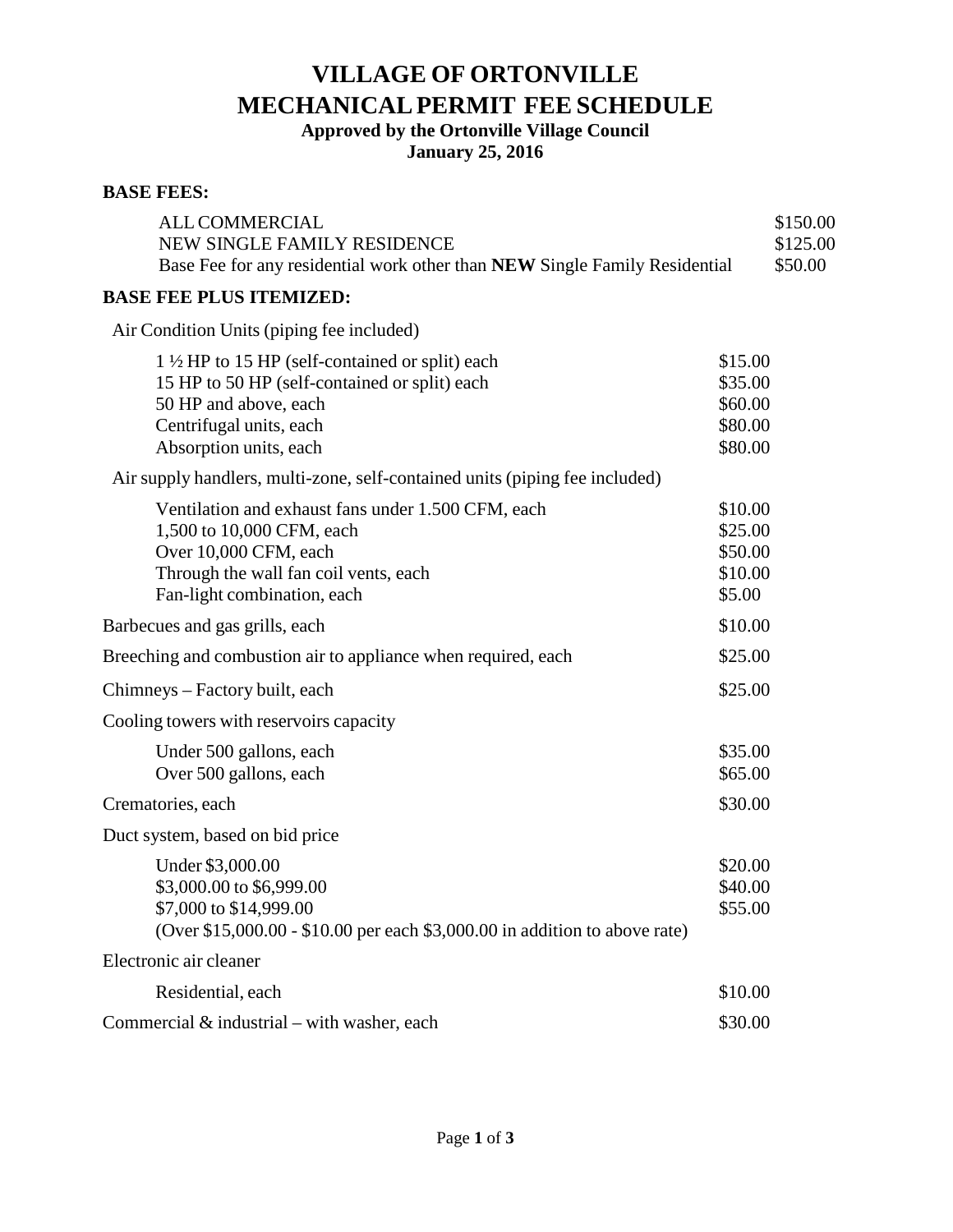# **VILLAGE OF ORTONVILLE MECHANICALPERMIT FEE SCHEDULE Approved by the Ortonville Village Council January 25, 2016**

| Gas burning equipment, new and/or conversion (except boilers)                                                                                                  |                                          |
|----------------------------------------------------------------------------------------------------------------------------------------------------------------|------------------------------------------|
| Under 400,000 BTU's input (piping fee included) each<br>Over 400,000 BUT's input (piping fee included) each<br>Over 1,000,000 BTU's (includes heat exchangers) | \$25.00<br>\$40.00<br>\$80.00            |
| Humidifiers                                                                                                                                                    |                                          |
| Residential, each<br>Commercial and industrial, each                                                                                                           | \$5.00<br>\$10.00                        |
| Incinerators, each                                                                                                                                             | \$15.00                                  |
| Insulation duct, piping and/or tanks based on bid price                                                                                                        |                                          |
| Under \$2,000.00<br>\$2,000.00 to \$7,999.00<br>(over $$8,000.00 = $10.00$ per each $$3,000.00$ in addition to above rate)                                     | \$20.00<br>\$10.00                       |
| LPG and fuel oil                                                                                                                                               |                                          |
| Under 250 gallons, each<br>250 gallons up to 550 gallons, each<br>550 gallons to 2,000 gallons, each                                                           | \$15.00<br>\$20.00<br>\$35.00            |
| <b>PLUS</b> - 1,000 gallon capacity over 2,000 gallons for each<br>Underground tank, add \$5.00 to the above stated fees                                       |                                          |
| Oil burners, new and/or conversion (except boilers)                                                                                                            |                                          |
| Under 5 gallons per hour (piping fee included) each<br>Over 5 gallons per hour (piping fee included) each                                                      | \$30.00<br>\$40.00                       |
| Ranges – Gas – Residential, each                                                                                                                               | \$5.00                                   |
| Range Exhaust Fan - Residential, each                                                                                                                          | \$5.00                                   |
| Refrigeration systems (piping fee included)                                                                                                                    |                                          |
| Well water heat pumps only<br>Self-contained units, each<br>Under 5 HP (split system) each<br>Over 5 HP to 50 HP (split system) each                           | \$25.00<br>\$15.00<br>\$25.00<br>\$35.00 |
| Solar equipment – commercial and residential, each panel                                                                                                       |                                          |
| Collector system (piping fee included)<br>Residential, each<br>Commercial, each                                                                                | \$15.00<br>\$20.00                       |
| Solid fuel burning equipment, each                                                                                                                             | \$10.00                                  |
| Vent connector over 10 inches, each                                                                                                                            | \$25.00                                  |